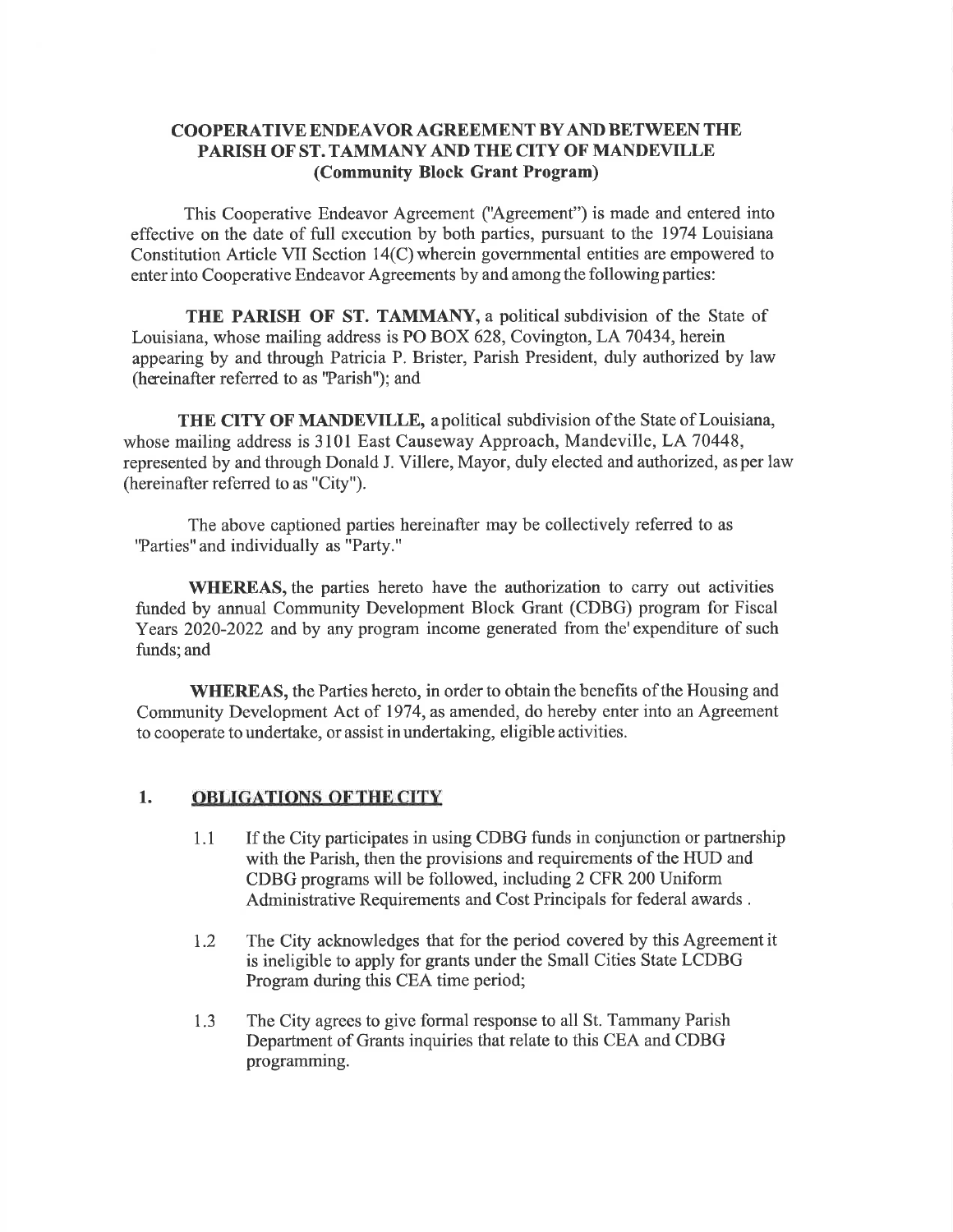## 2. OBLIGATIONS OF THE PARISH

- 2.1 St. Tammany Parish agrees to solicit input for available CDBG funding for approved activities (or in support of activities) provided the City agrees to comply with HUD regulations and the aforesaid provisions.
- 2.2 St. Tammany Parish, in collaboration with the City, will develop eligible CDBG activities and projects to be carried out within the City, but cannot guarantee their funding. St. Tammany Parish is responsible for submitting the Consolidated Plan and all annual Action Plans and amendments to HUD.
- 2.3 St. Tammany Parish shall administer the CDBG activities in the City unless otherwise provided under a sub-grantee Agreement as set forth in 24 CPR 570.503.
- 2.4 Upon notification by HUD of the Urban County 3 year Qualification Notice for the next qualification period, St. Tammany Parish will notify the City in writing of its right to continue participation or not to participate. The City agrees to reply timely and in writing to St. Tammany Parish if it chooses to exercise its right.

## 3. TERMINATION AND RINDING NATURE

- 3.1 This Agreement remains in effect until the CDBG funds and program income received with respect to activities carried out during the three-year qualification period for Fiscal Years 2020-2022 are expended and the funded activities completed.
- 3.2 The term of this Agreement shall be for the federal Fiscal Years 2020-2022, which begins October 1, 2019.
- J.J Authorized Representation: Each representative herein warrants that he has the requisite authority and permission to enter, sign and bind this office.

INWITNESS WHERE OF, the Parties have caused this Agreement to be duly executed in multiple originals by the hereunder signed officers, each in the presence of ' the undersigned two (2) competent wifiresses in St. Tammany Parish, State of Louisiana, as of the dates set forth, below after diligent readingofthewhole,in various counterparts.